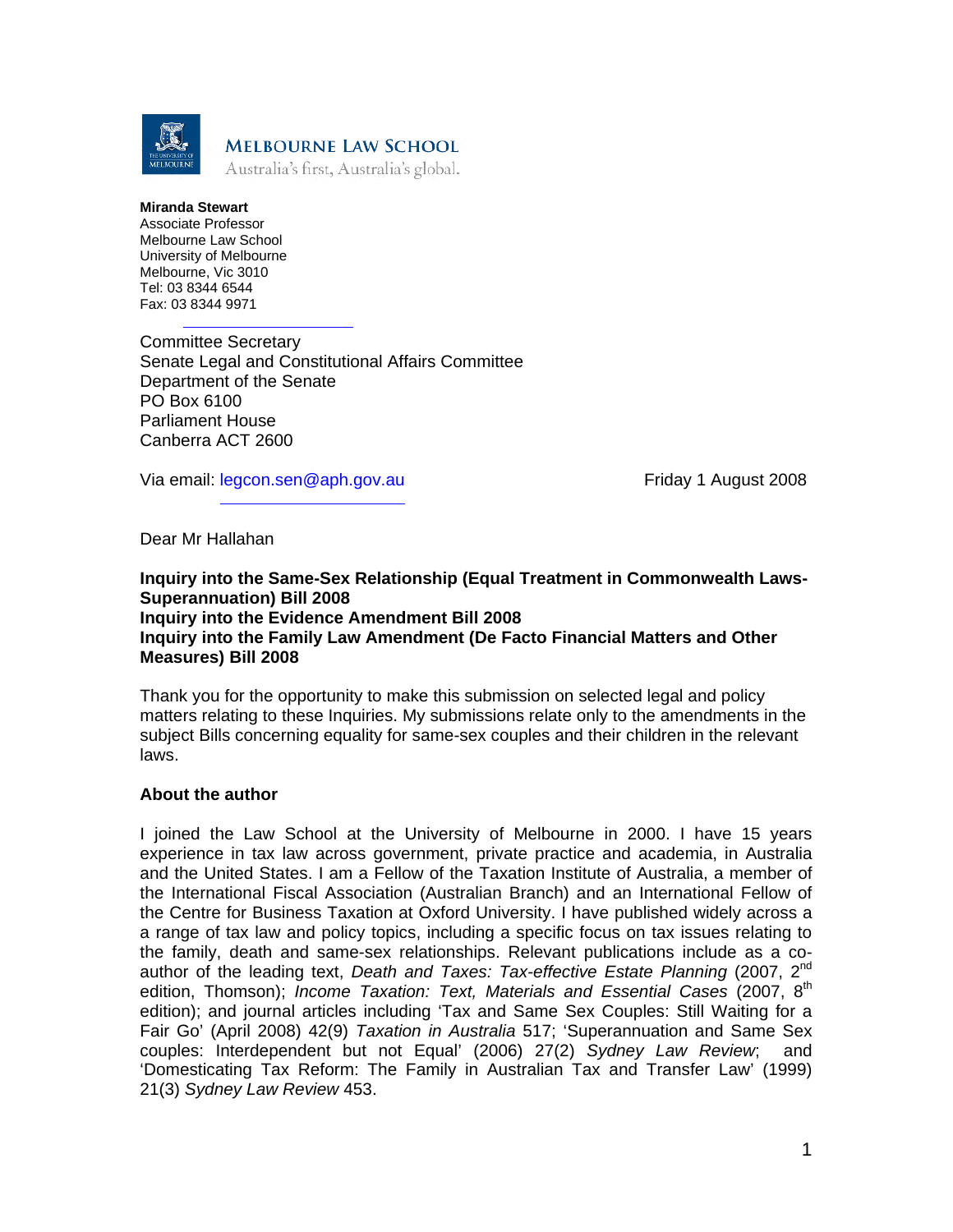I was a paid consultant to the Human Rights and Equal Opportunity Commission for its inquiry into discrimination, *Same-Sex: Same Entitlements, National Inquiry into Discrimination against people in Same-Sex Relationships: Financial and Work-Related Entitlements and Benefits* (May 2007), in particular on the topics of taxation and superannuation.

### **Inquiry into the Same-Sex Relationship (Equal Treatment in Commonwealth Laws-Superannuation) Bill 2008 Inquiry into the Evidence Amendment Bill 2008**

### *Couple relationships*

The purpose of the Same-Sex Relationship (Equal Treatment in Commonwealth Laws-Superannuation) Bill 2008 is to eliminate discrimination against same-sex couples and the children of same-sex relationships in Commonwealth legislation that provide for reversionary superannuation benefits upon the death of a scheme member, and in related taxation treatment of superannuation benefits. The purpose of the Evidence Amendment Bill is to ensure that members of a couple, whether same-sex or oppositesex, are not required to give evidence against each other in court.

The reform of Commonwealth superannuation laws is particularly urgent as members of these superannuation funds, who are in a same-sex relationship and who have paid in mandatory contributions throughout their working lives, are currently unable to provide a reversionary pension or death benefit to a surviving partner in relation to their lifetime contributions.

I support the general approach of the government in these Bills to extend equal recognition to same-sex couples on a de facto basis. The HREOC Inquiry identified 58 laws that required amendment to end discrimination and the government has identified a further 47 laws. The proposed amendments will end this discrimination in an appropriate way, overall.

A general definition of a 'couple relationship' that will include a same-sex couple is the simplest way to carry out this major reform project (and this may apply in the expected future omnibus bill). However, it is important to acknowledge that in various statutes, specific definitions of 'couple' apply. For example, in superannuation laws it is usually required that a de facto couple live together for at least 3 years, or else provide additional evidence of the relationship. This limits the financial cost to the government and provides superannuation benefits only where that additional hurdle is satisfied. It is appropriate, as the government has done, to incorporate same-sex relationships into each statute but retaining the differences in 'couple' definition to ensure complete equality of treatment.

A different definition of "couple relationship" already applies in the Evidence Act to that in the various superannuation statutes; as stated above, it is appropriate for the amendment to apply that specific definition to both same-sex and opposite sex couples in that Act.

It is appropriate, as the Superannuation Bill does, to replace the words 'husband or wife' in various definitions of couple with the word 'partner' (eg the amendment to section 4B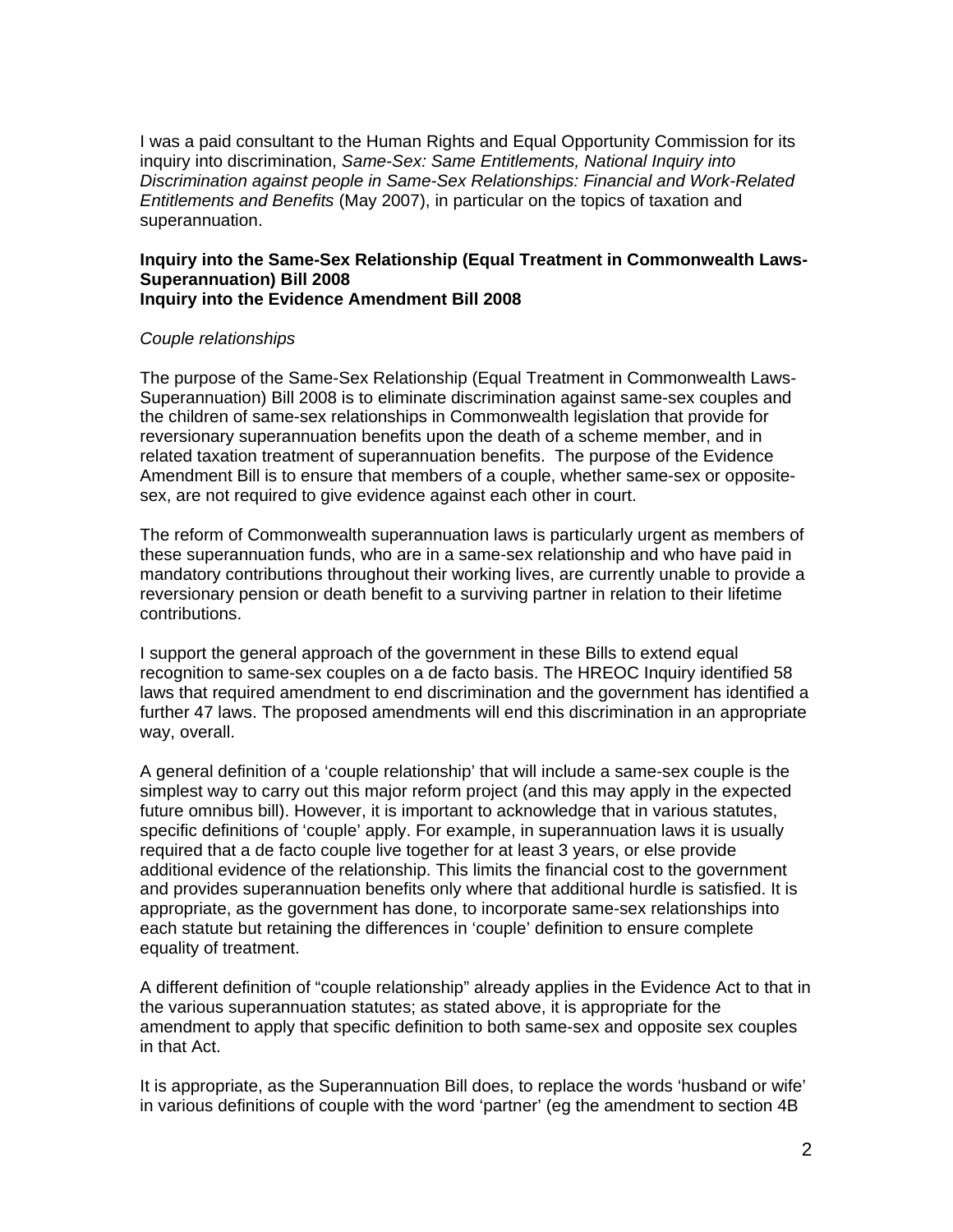of the *Parliamentary Contribution Superannuation Scheme Act* (item 7)). This will ensure that the words 'husband' and 'wife' will apply only to a formally married opposite sex couple and will not be used to apply to other forms of de facto relationship (whether same sex or opposite sex). This exclusive use of 'husband and wife' for a married couple is accurate, simple and makes it clear that the reforms do not affect the status of a *de jure* married couple in Australia.

Recommendation: The Committee accept the definition of "couple relationship" as drafted in the Bill.

### *Interdependency Relationships*

Schedule 4, Clause 10 of the Superannuation Bill amends the Superannuation Industry (Supervision) Act 1993 (**SIS Act**) to include a partner in a same-sex couple as a 'partner' of a member of a superannuation fund where they are 'in a relationship as a couple'.

In the SIS Act and associated tax legislation, the previous government introduced the concept of an "interdependency relationship" which would potentially encompass caring, live-in companion relationships (including some same-sex couples) (s 10A of the SIS Act). The Bill leaves this category of relationship untouched but amends the "couple" definition to incorporate same-sex couples.

I have previously published, and still hold the view, that as a matter of policy and of legal clarity and certainty of administration, it is inappropriate to include same-sex couple relationships in the category of interdependency relationships ('Superannuation and Same Sex couples: Interdependent but not Equal' (2006) 27(2) *Sydney Law Review*). The two kinds of relationships are different; the latter concept is clearly targeted to a carer relationship and is well suited to that category only. Same-sex couple relationships are much more similar to opposite-sex couple relationships than they are to any form of carer/companion, sibling or parent/child relationship, the categories intended to be covered by the interdependency category, according to the Explanatory Memorandum to that legislation. Trustees will be able to administer superannuation funds with greater certainty, and the Commissioner of Taxation will be able to administer more easily the tax concessions applying to death benefits, utilizing a definition of a "couple" relationship, with which they already have significant experience in assessing oppositesex relationships.

Recommendation: The Committee accept the definition of "couple relationship" as drafted and approve the retention of the "interdependency relationship" category for companion and carer-type relationships which would not satisfy the couple definition.

### *SIS Act amendments not mandatory for Trustees*

Paragraph 267 of the Explanatory Memorandum states that the SIS Act amendment including same-sex couple relationships "will ensure a person in a same-sex relationship is able to receive their partner's superannuation benefits as a dependant, upon the death of their partner".

This statement in the EM is correct as regards the Commonwealth superannuation schemes which directly reference the SIS Act definition, but is not strictly correct as regards private superannuation funds. The SIS Act regulates private superannuation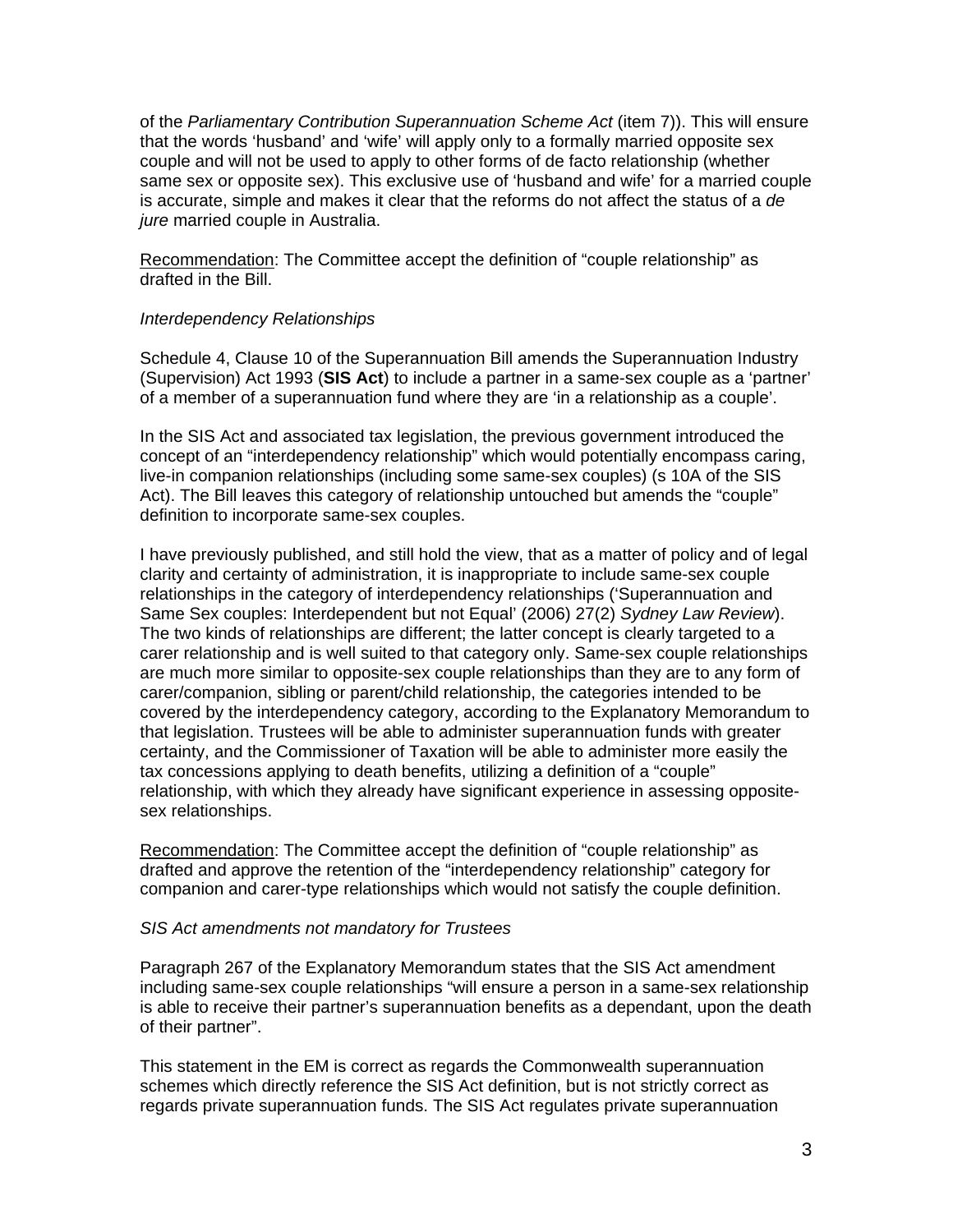funds that are administered under superannuation trust deeds, as well as providing definitions to which the various Commonwealth superannuation funds refer. The SIS regulatory regime is generally permissive (except for its prudential requirements on funds). Thus, this amendment, while enabling recognition of the partner of a private superannuation fund member, does not mandate such recognition.

Whether same-sex couples and their children will be treated equally as dependants in private superannuation funds depends on the terms of the trust deed. Many trust deeds refer directly to the definitions in the SIS Act and so this should not be a problem. However, many others may continue to contain discriminatory definitions of 'spouse' and 'child' in the deed. It is important, to ensure full equality of the bulk of working and contributing lesbian and gay Australians in superannuation, that superannuation fund deeds be amended to incorporate same-sex couples explicitly into the definition of dependant, ideally by incorporating the definitions in the SIS Act.

Trustees, who are understandably cautious in administering funds, may be reluctant to amend the deed unless they are required to do so. They may also need assurance that amendments to the deed to expand the potential class of dependants will not cause any resettlement of the trust deed (which could have significant tax consequences). Case law suggests that the class of potential beneficiaries (including dependants) can be changed without causing a resettlement.<sup>1</sup> However, the Australian Tax Office has suggested that changing beneficiaries could in some circumstances trigger a resettlement.<sup>2</sup> Trustees may be understandably cautious in this situation.

Recommendation: The Bill mandate amendment of trust deeds to ensure equality of recognition of the bulk of Australian same-sex couples who contribute to private superannuation trust funds. The government in the Explanatory Memorandum or other published advice, should make it clear that such amendment will not cause any resettlement of the trust funds or otherwise pose a risk to security of those funds including tax liability.

### *Registered relationships*

Increasingly, both same- and opposite-sex couple relationships are being recognized in Australian state and territory laws, and in laws in other countries, as registered relationships or civil unions. It is appropriate, then, that the Bill incorporates a reference to a registered relationship in Clause 25 of the Bill, amending s 4AB(4)(ba) of the *Judges Pensions Act 1968*, as relevant evidence of a "couple relationship", which is referred to in all the statutes.

As a matter of drafting, it would be more appropriate to have this general provision in the Acts Interpretation Act, as it is relevant to all the statutes being amended. However, in any event, where it is currently, this will assist in providing evidence of a "couple relationship" for those administering the statute.

 $1$  FCT v Commercial Nominees of Australia Ltd [2001] HCA 33 (High Court of Australia)

<sup>&</sup>lt;sup>2</sup> ATO, Creation of a New Trust - Statement of Principles (August 2001), available at www.ato.gov.au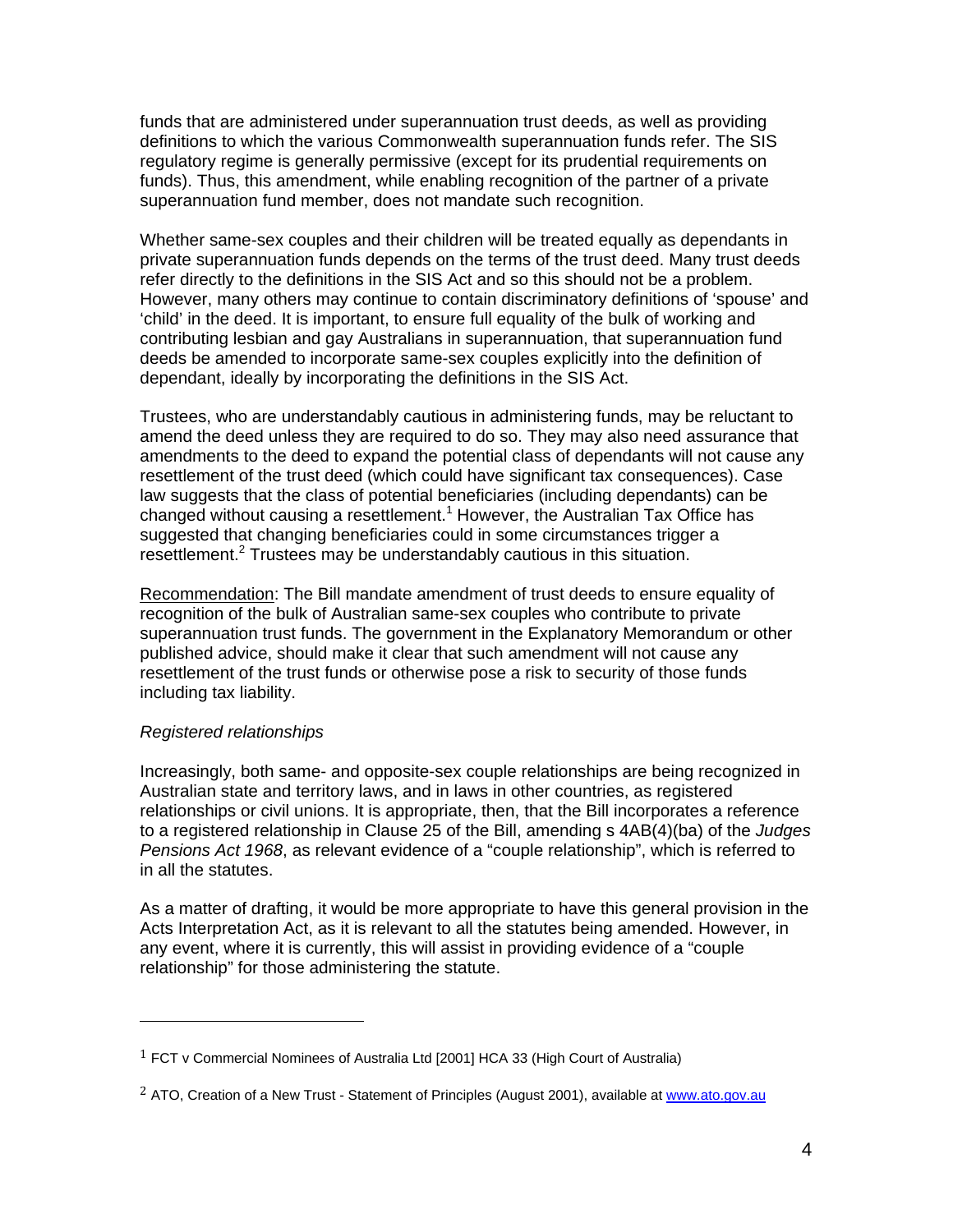It is submitted that, in addition to enabling the government to "prescribe" a state or territory law enabling registration of a relationship, this provision should be extended so as to enable the government to prescribe the law of another country under which registration is allowed, so as to assist in this evidentiary exercise.

Further, it is submitted that the Committee should consider whether the existence of a "registered" relationship is enough, on its own, to satisfy the definition of a "couple relationship", rather than as simply evidence of a de facto "couple relationship". The registration law could still be required to be "prescribed", so as to enable the government to ensure that the relationship definition was similar enough to the definition of "couple relationship" in the relevant Australian federal law. The ability to submit evidence of a registered relationship under a prescribed law, whether state, territory or of another country, as conclusive proof of a "couple relationship" would greatly simplify the administration of the law.

# Recommendations:

- The Bill should be amended so that the reference to registered relationships in Clause 25 of the Bill should instead be inserted into the Acts Interpretation Act from the Judges' Pensions Act.
- The content of Clause 25 be amended so as to expand it to encompass a prescribed law of another country, in addition to a state or territory law.
- The Committee consider extending the amendments so that proof of a prescribed, registered relationship can be tendered as conclusive proof of a "couple relationship" for purposes of the Bill and other amending legislation.

### *Child*

I support the recognition of parent-child relationships for children in same-sex families and the proposal for a general definition that will encompass all relevant children. This is crucial to ensure equality of treatment and opportunity for all children and in the best interests of the child in a same-sex family. Federal recognition using a consistent definition will ensure that children are not treated differently just because of the state or territory in which they are born and raised, or the kind of family who raises them.

It is important that a child be recognized as a child of both the biological mother and of the co-mother in a lesbian relationship, or of both the biological father and of the cofather in a gay relationship, for all federal laws. This will ensure full parental responsibility and equal rights for care and financial support in the child.

The approach taken by the government will ensure equality of treatment of children raised in same-sex relationships in the subject superannuation statutes and should achieve the goal of consistency and coverage of affected children. My main comment relates to a lack of clarity.

The new definition (see, eg, Schedule 1, Clause 17 repealing the definition of 'child' in subsection 19AA(5) of the *Parliamentary Contribution Superannuation Scheme Act* and inserting a new definition) states:

*Child* means a child of the person, including : … (b) if, at any time, the person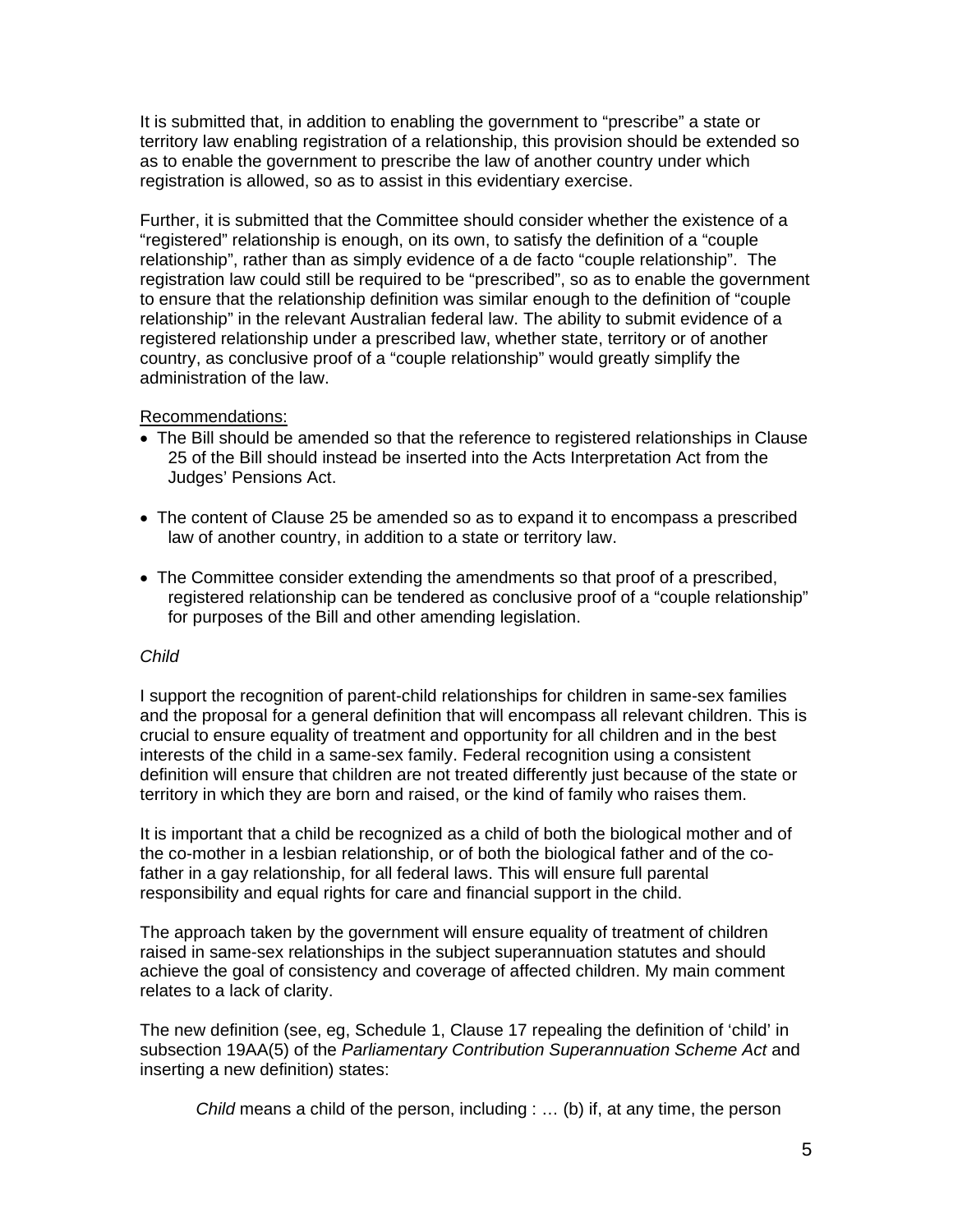had a partner (whether the persons are the same sex or different sexes) – a child who is the product of the person's relationship with that partner.

A further provision limits this definition (see Item 5 of the Bill, inserting new subsection 4(7) into the *Parliamentary Contribution Superannuation Scheme Act*):

A child cannot be the product of the relationship between two persons (whether the persons are the same sex or different sexes) for the purposes of this Act unless the child is the biological child of at least one of the persons or is born to a woman in the relationship.

Together, these definitions are intended to ensure that a child born and raised in a lesbian relationship will be recognized as the child of both the biological mother and nonbiological co-mother, for federal superannuation purposes. This puts the child in an equal position as compared with a child born into a de facto opposite sex relationship. A similar result follows for a child raised by a gay couple, where the child has both a biological father in the couple and has a non-biological co-father who is the other member of the couple.<sup>3</sup>

However, there is no definition of the new concept or phrase, "*product of the relationship"* in the amending Bill. There is also no explanation of this phrase in the Explanatory Memorandum. An ordinary Dictionary meaning of "product", so far as it appears relevant, is "a result of an action or process" (Oxford English Dictionary, accessed 1 August 2008). A sensible interpretation would interpret the phrase to require an agreement, or joint action or process by the members of the couple in the relationship, which leads to the joint decision and action of bringing a child into the world and raising him or her.

That is, it seems to be intended that consent or a joint intention to raise the child is required for the child to be a *product of the relationship*. However, this is not made clear in the amending Bill or EM. The EM illustrates some aspects of the intended meaning in its Examples (see p. 9, paras 51-54). These illustrate that the recognition as a child of both parents will continue even if the relationship breaks down, ensuring security of recognition for the child into the future (Examples 1 and 2). They also make clear (Example 3) that a child of a previous relationship is not recognized as a child of a new partner in the couple relationship.

Recommendation: No amendments are required. Some further explanation in the Explanatory Memorandum, in particular about a requirement of consent in the nonbiological partner in the relationship, and timing of this consent (at the date of conception? Or birth?) as enabling the child to be considered a "product of the relationship" would be helpful in interpreting this phrase.

 $3$  It is important to note that some children raised by gay dads are not the biological child of either father. In this situation, adoption is the appropriate form of legal recognition; however, the existence of discriminatory adoption laws in states and territories and at the federal level (regarding inter-country adoption) mean that children of these same-sex families are still not accorded equal treatment under the law.